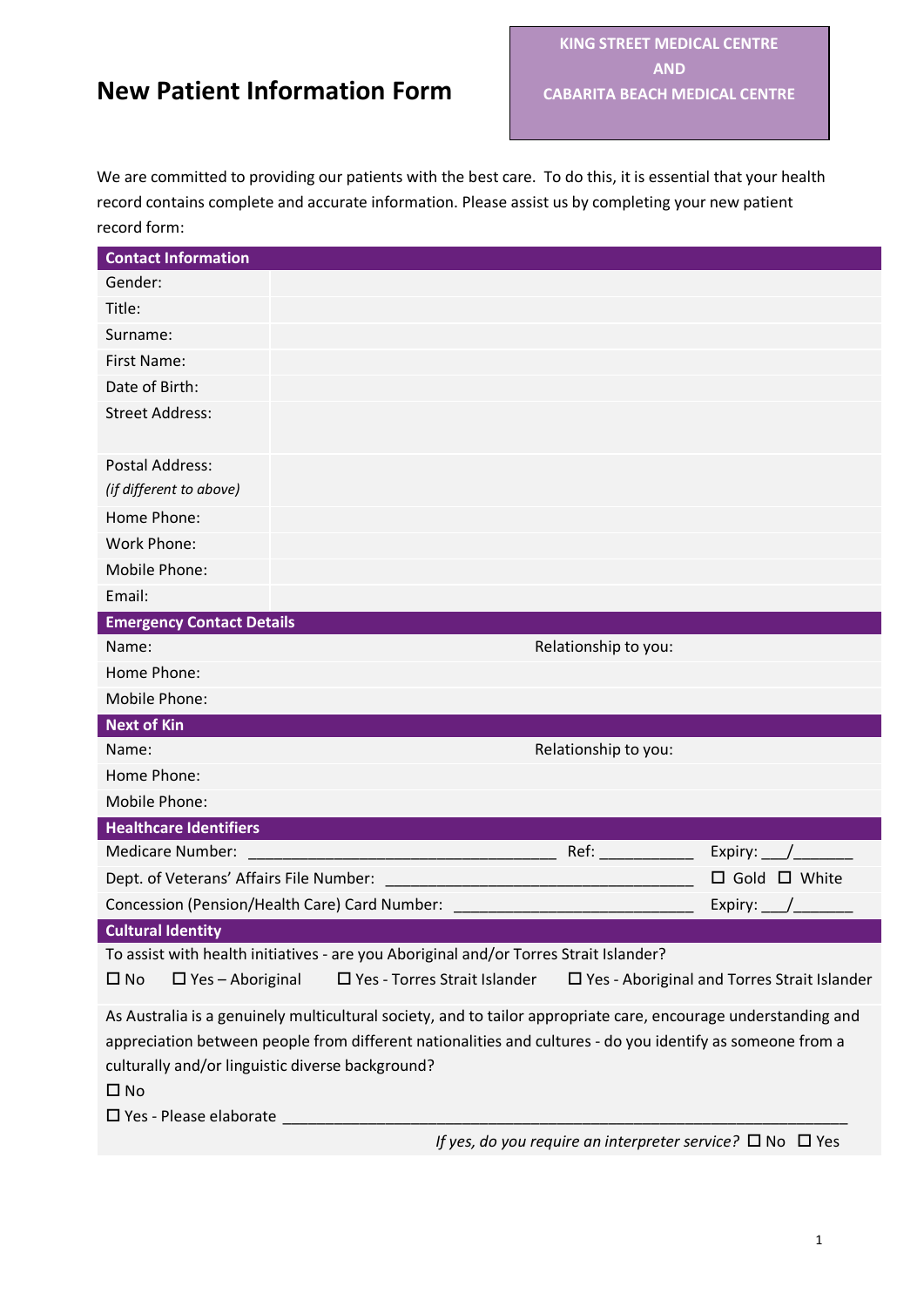#### **Your Health Information**

**ALLERGY INFORMATION** - Do you have any allergies or are you sensitive to drugs or dressings?  $\square$  No

 $\Box$  Yes – provide details:

**CURRENT MEDICATIONS –** Please list all your current medications, including complementary and over-thecounter medicines (e.g. homeopathic medicines such as vitamins and minerals etc.)

**MEDICAL HISTORY** - Do you have or have you had a history of the following?

- $\square$  Surgery provide details:
- $\square$  Asthma
- $\square$  Diabetes
- $\Box$  Hypertension
- □ Chronic Illness
- $\Box$  Other provide details:

#### **LIFESTYLE RISK FACTOR INFORMATION**

*Smoking*   $\square$  No  $\square$  Ceased - date Yes - how many \_\_\_ day / \_\_\_ week *Alcohol*   $\square$  No Yes - how many \_\_\_ day / \_\_\_ week / \_\_\_ month *Recreational Drug Use*   $\square$  No  $\Box$  Yes - type frequency **Family Health History Information Have any members of your family have:**   $\square$  Heart Disease  $\square$  Asthma  $\square$  Diabetes  $\Box$  Hypertension (high blood pressure) Mental Illness  $\Box$  Cancer – type:  $\square$  Other significant - provide details: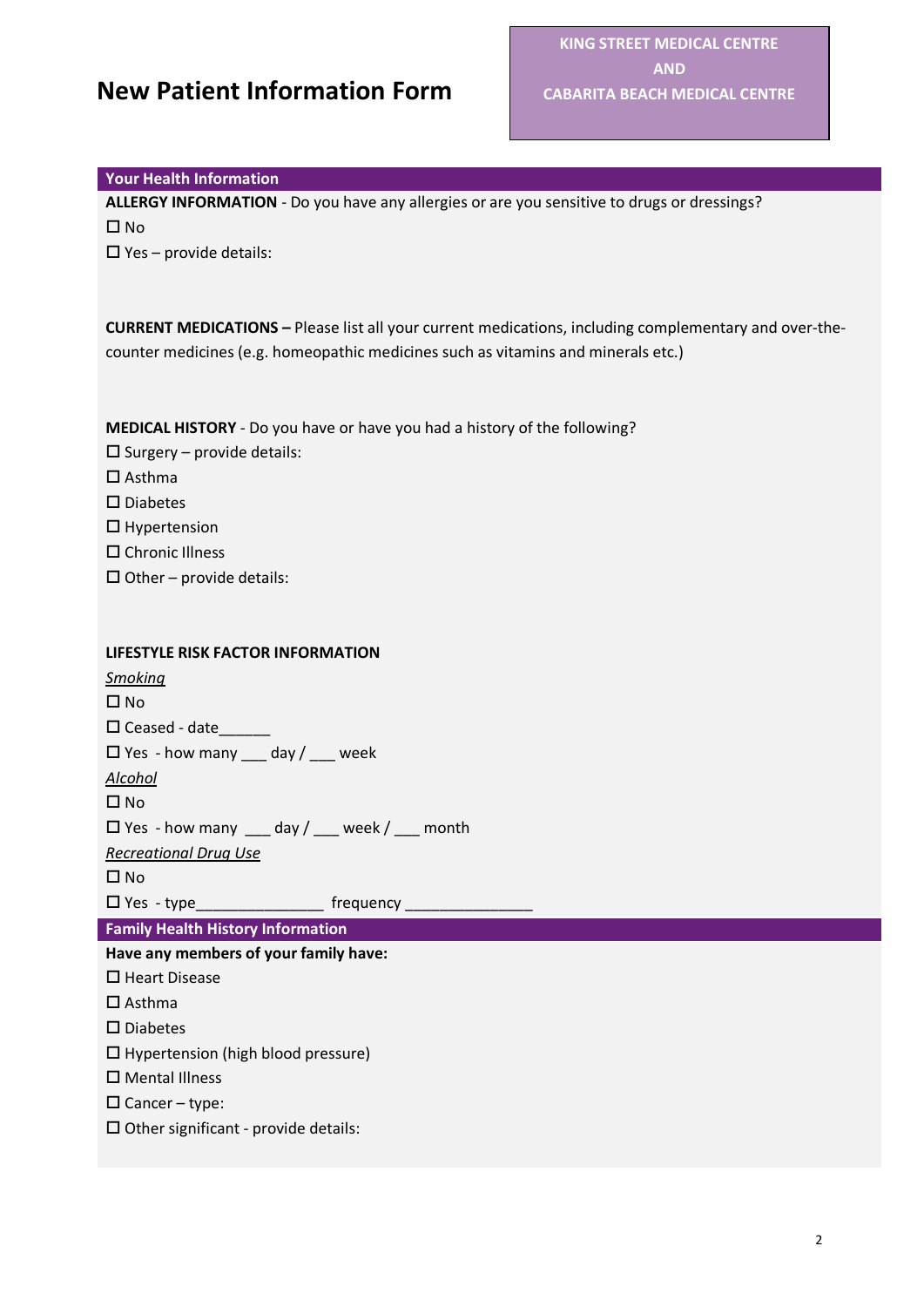## **Patient Consent**

### **Please read this consent form carefully prior to signing.**

This general practice collects information from you for the primary purpose of providing quality health care. We require you to provide us with your personal details and a full medical history so that we may properly assess, diagnose and treat illnesses and medical conditions, ensuring we are proactive in your health care. To enable ongoing care, and in keeping with the *Privacy Act 1988* and *Australian Privacy Principles*, we wish to provide you with sufficient information on how your personal information may be used or disclosed and record your consent or restrictions to this consent.

Your personal information will only be used for the purposes for which it was collected or as otherwise permitted by law, and we respect your right to determine how your information is used or disclosed.

The information we collect may be collected by a number of different methods and examples may include: medical test results, notes from consultations, Medicare details, data collected from observations and conversations with you, and details obtained from other health care providers (e.g. specialist correspondence).

By signing below, you (as a patient/parent/guardian) are consenting to the collection of your personal information, and that it may be used or disclosed by the practice for the following purposes:

- Administrative purposes in the operation of our general practice.
- Billing purposes, including compliance with Medicare requirements.
- Follow-up reminder/recall notices for treatment and preventative healthcare, frequently issued by SMS.
- Disclosure to others involved in your health care, including treating doctors and specialists outside this medical practice. This may occur through referral to other doctors, or for medical tests and in the reports or results returned to us following the referrals.
- Accreditation and quality assurance activities to improve individual and community health care and practice management.
- For legal related disclosure as required by a court of law.
- For the purposes of research only where de-identified information is used.
- To allow medical students and staff to participate in medical training/teaching using only deidentified information.
- To comply with any legislative or regulatory requirements, e.g. notifiable diseases.
- For use when seeking treatment by other doctors in this practice.

At all times we are required to ensure your details are treated with the utmost confidentiality. Your records are very important and we will take all steps necessary to ensure they remain confidential.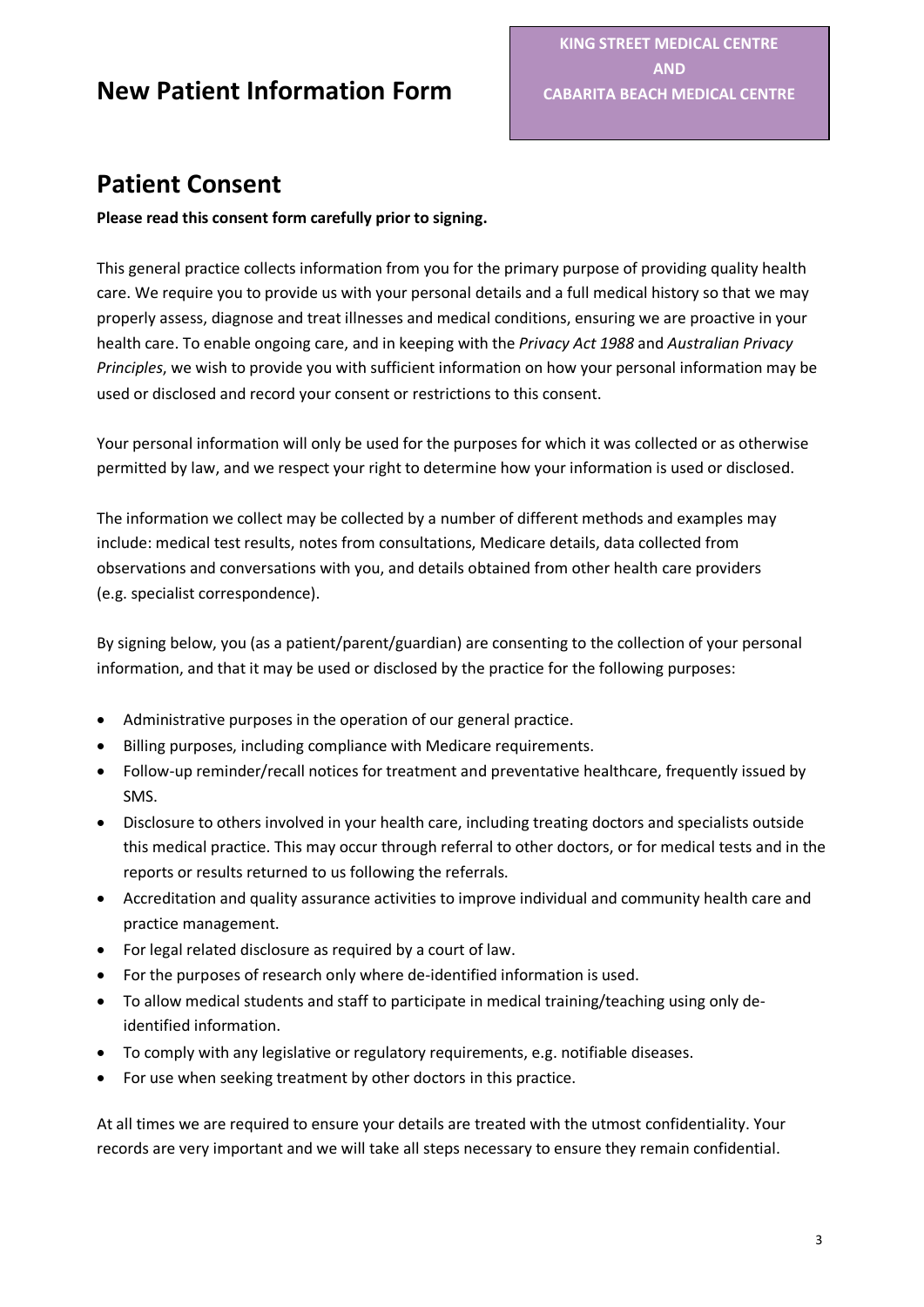Please complete the form below if you understand and agree to the following statements in relation to our use, collection, privacy, and disclosure of your patient information.

I, \_\_\_\_\_\_\_\_\_\_\_\_\_\_\_\_\_\_\_\_\_\_\_\_\_\_\_ have read the information above and understand the reasons why my information must be collected, and the purposes for which my information may be used or disclosed. I understand that if my information is to be used for any purpose other than that set out above, my further consent will be obtained.

Would you like to be contacted via SMS (mobile text message) for: appointment reminders, recalls, & other text reminders or medical services we offer. **YES/NO**

I understand only my relevant personal information will be provided to allow the above actions to be undertaken and I am free to withdraw, alter or restrict my consent at any time by notifying this practice in writing.

| <b>PRACTICE USE ONLY:</b> |  |
|---------------------------|--|
|                           |  |